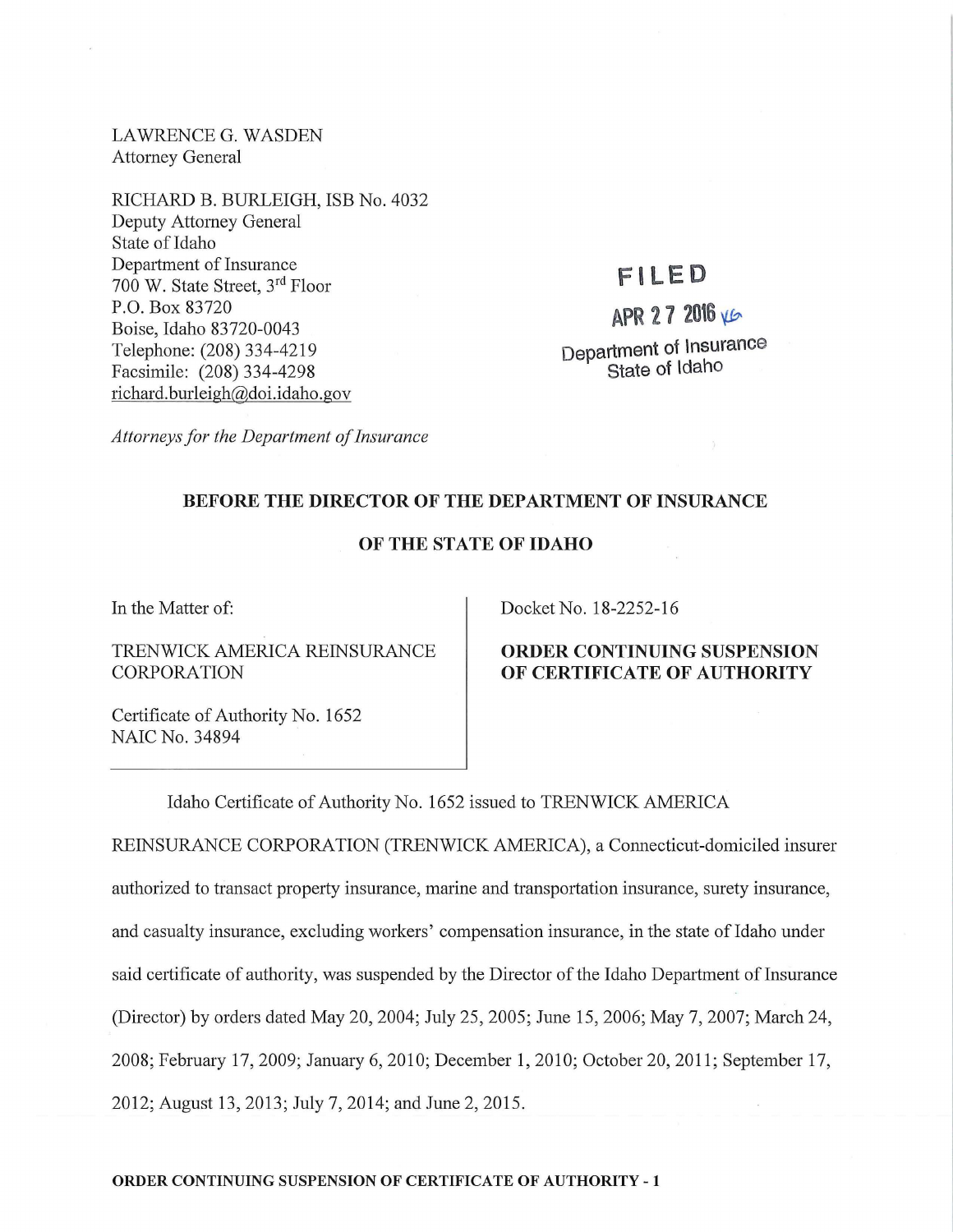A Consent Order placing TRENWICK AMERICA under administrative supervision, constituting "a delinquency proceeding" within the meaning of Idaho Code  $\S$  41-327(3), was entered by the Connecticut Insurance Department on September 2, 2003. Such order was superseded by an Amended Consent Order entered on or about August 7, 2012, which provided that TRENWICK AMERICA was to remain under administrative supervision.

The Director having reviewed the foregoing and the requirements of Idaho Code  $\S$  41-327, and good cause appearing therefor,

NOW, THEREFORE, IT IS HEREBY ORDERED, pursuant to Idaho Code§ 41-327(3), that Idaho Certificate of Authority No. 1652 issued to TRENWICK AMERICA be CONTINUED IN SUSPENSION, effective immediately, for a period of one (1) year from the date of this order. The Director may terminate the suspension sooner if the cause for said suspension is corrected and TRENWICK AMERICA is otherwise in compliance with title 41, Idaho Code.

IT IS FURTHER ORDERED that TRENWICK AMERICA comply with the requirements of Idaho Code § 41-329, including § 41-329(2), which provides: "During the suspension period the insurer shall not solicit or write any new business in this state, but shall file its annual statement, pay fees, licenses, and taxes as required under this code, and may service its business already in force in this state, as if the certificate of authority had continued in full force."

IT IS FURTHER ORDERED, pursuant to Idaho Code§ 41-330(1), that, within four (4) days after notice of this suspension is provided, TRENWICK AMERICA shall notify, by any available means, every person authorized to write business in the state of Idaho by said insurance company, to immediately cease to write any further insurance business for TRENWICK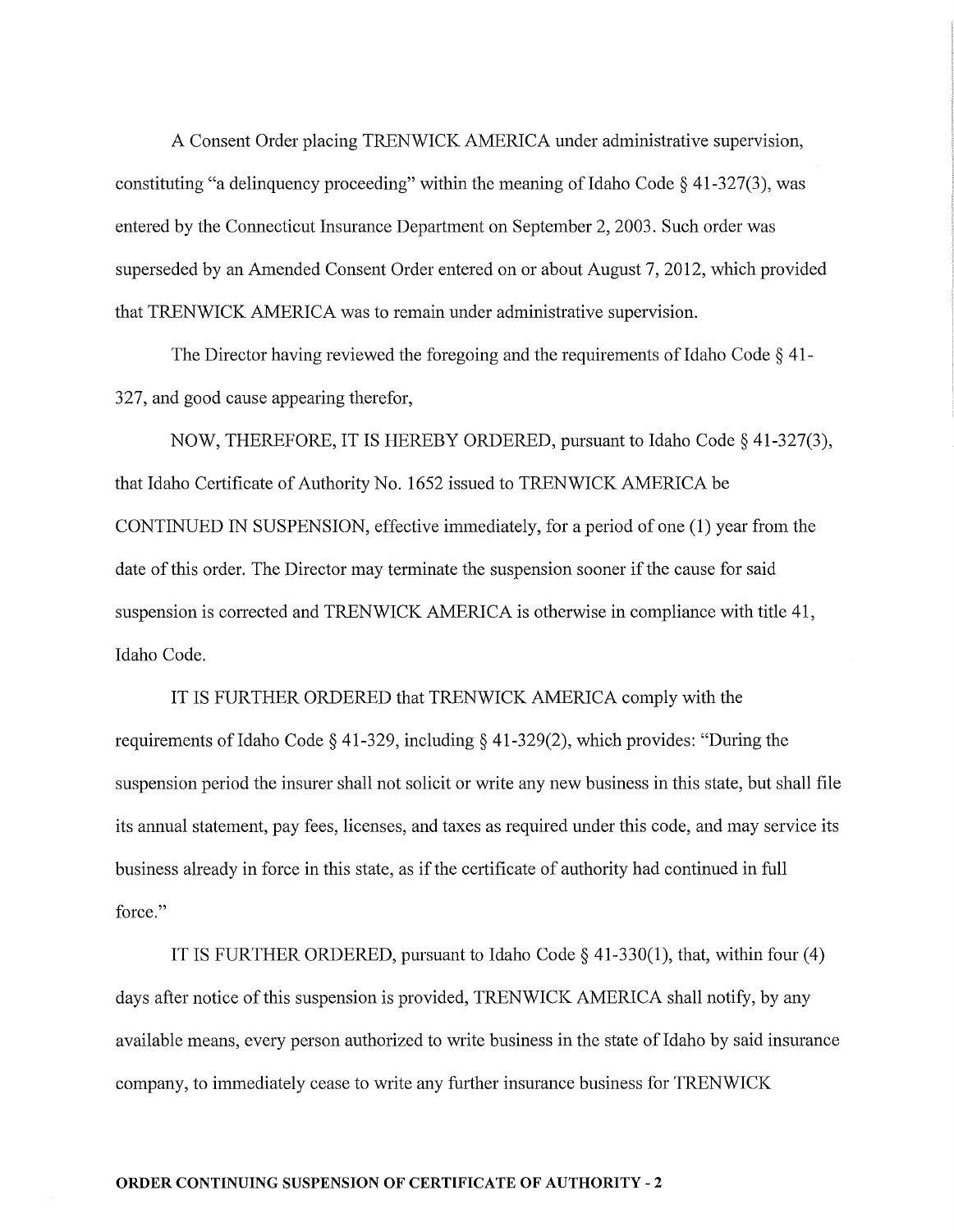AMERICA in Idaho, unless such action has already been taken pursuant to prior order of the Director.

DATED this  $\frac{27}{4}$  day of April, 2016.

STATE OF IDAHO DEPARTMENT OF INSURANCE

DEAN L. CAMERON

Director

#### NOTIFICATION OF RIGHTS

This is a final order of the Director. Any party may file a motion for reconsideration of this final order within fourteen (14) days of the service date of this order. The agency will dispose of the petition for reconsideration within twenty-one (21) days of its receipt, or the petition will be considered denied by operation of law. *See* Idaho Code§ 67-5246(4).

Pursuant to Idaho Code §§ 67-5270 and 67-5272, any party aggrieved by this final order or orders previously issued in this case may appeal this final order and all previously issued orders in this case to district court by filing a petition in the district comt of the county in which:

- i. A hearing was held,
- ii. The final agency action was taken,
- iii. The party seeking review of the order resides, or operates its principal place of business in Idaho, or
- iv. The real property or personal property that was the subject of the agency action is located.

An appeal must be filed within twenty-eight (28) days of (a) the service date of this final order, (b) an order denying petition for reconsideration, or (c) the failure within twenty-one (21) days to grant or deny a petition for reconsideration, whichever is later. *See* Idaho Code

#### ORDER CONTINUING SUSPENSION OF CERTIFICATE OF AUTHORITY - 3